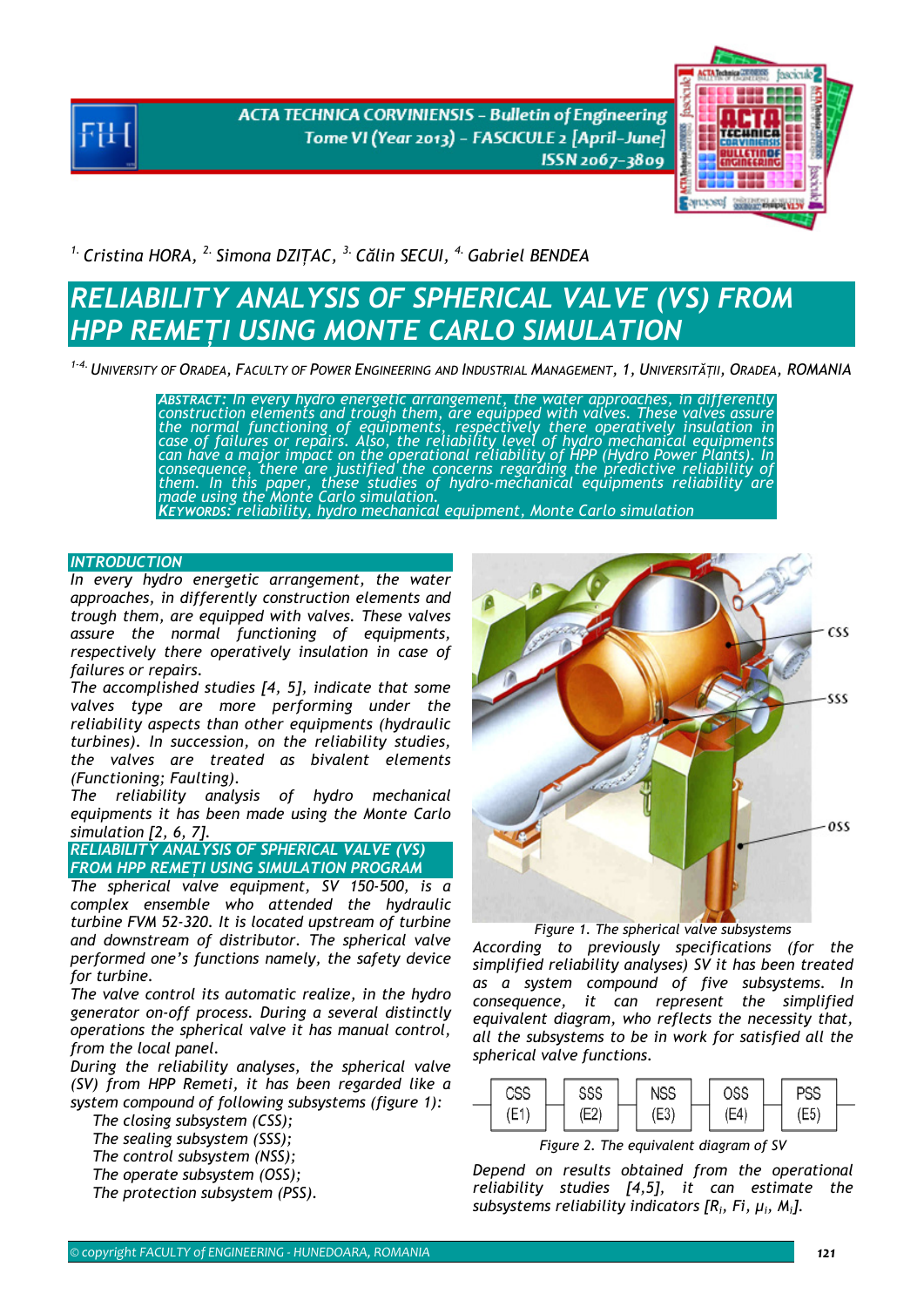## *ACTA TECHNICA CORVINIENSIS – Bulletin of Engineering*

*The calculus relations are:* 

$$
F_{SV} = \frac{\lambda}{\lambda + \mu}; F_i = \frac{v_i[96]}{100} F_{SV};
$$
  

$$
\mu_i = \frac{v_i[96]}{\beta_i[96]} \mu; M_i = 1 - e^{-\mu_i t_r}
$$
 (1)

*where: λ, µ - the SV reliability indicators; FSV – failure probability of SV;* 

*νi, βi – the weight of number failures and failures time, of the (i) subsystems from the total value of these indicators at the level of SV.* 

*The maintainability values (Mi) are determined using condition that the maintenance corrective operations must finished in MTM = 42 h [4]. The values are represented in table 1.* 

*Table 1 – The values of reliability indicators for the VS subsystems* 

| Subsystem                      | CSS(E1)             | SSSE(E2) |            | $NSS$ (E3)      |
|--------------------------------|---------------------|----------|------------|-----------------|
| $F_i \times 10^3$              | 3.9355              |          | 27.7062    | 9.2878          |
| $\mu_i$  n                     | 0.00625             |          | 0.00855    | 0.006           |
| $M_i$                          | 0.23087             |          | 0.30169    | 0.22282         |
| R,                             | 0.9960645           |          | 0.9722938  | 0.9907122       |
| $\lambda_i$ [h <sup>-1</sup> ] | 0.000024694         |          | 0.00024363 | 0.000056249     |
| Subsystem                      | OSS <sub>(E4)</sub> |          |            | <b>PSS (E5)</b> |
| $F_i \times 10^3$              | 101.852             |          |            | 14.6402         |
| μ;                             | 0.006908            |          | 0.007159   |                 |
| $M_i$                          | 0.2518381           |          |            | 0.2596838       |
| R,                             | 0.898148            |          |            | 0.9853598       |

*These values will be input into the simulation program whose editing window is shown in figure 3.* 

| ● Specificarea datelor simularii   _   □ |
|------------------------------------------|
|                                          |
| Specificare sistem                       |
|                                          |
| Specificare parametrii lambda si mu      |
|                                          |
| Salvare date                             |
| Incarcare date                           |
| lesire                                   |

*Figure 3. – The editing window of analyzed system* 

*Following the steps from [2, 3], it's obtained figures 4÷7, which refers to the characteristic equation, specifying the input data, the failure and repair rate values, also the saved and loading data windows of simulated system.* 

| Specificarea sistemului simulat                |        |
|------------------------------------------------|--------|
| Ecuatia caracteristica a sistemului echivalent |        |
| E18E28E38E48E5                                 |        |
|                                                | lesire |

*Figure 4. – The characteristic equation of system* 





| <b>Salvare date</b>                                                                                                 |                              |                                                                                                                                                                |
|---------------------------------------------------------------------------------------------------------------------|------------------------------|----------------------------------------------------------------------------------------------------------------------------------------------------------------|
|                                                                                                                     | Save in: Program de simulare | 白び囲                                                                                                                                                            |
| CENTRALA 4.mat<br>centrala 7.mat<br>CHE REMETI.mat<br>cHE Tileagd.mat<br>JL.<br>CHE TILEAGD_1.mat<br>h<br>CRINA.mat |                              | DIANA.mat<br>J,<br><b>A</b> FINALT.mat<br>MECANICA.mat<br><sup>4</sup> ORADEA NORD, mat<br>sistem 8 elemente final.mat<br><mark>고</mark> sistem 8 elemente.mat |
|                                                                                                                     | ШI                           |                                                                                                                                                                |
| File name:                                                                                                          | Subsystem                    | Save                                                                                                                                                           |
| Save as type:                                                                                                       | MAT-files [".mat]            | Cancel                                                                                                                                                         |

*Figure 6. –The saved data window for system analysis* 

| <b>Incarcare date</b>                                                                                                 |                                                                                                                                                 |  |
|-----------------------------------------------------------------------------------------------------------------------|-------------------------------------------------------------------------------------------------------------------------------------------------|--|
| Look in: <b>D</b> Program de simulare                                                                                 | ←®ant                                                                                                                                           |  |
| CENTRALA 4.mat<br>centrala 7.mat<br>CHE REMETI.mat<br>cHE Tileagd.mat<br>CHE TILEAGD 1.mat<br><sup>-1</sup> CRINA.mat | DIANA.mat<br><sup>-4</sup> FINALT.mat<br><mark>≞</mark> MECANICA.mat<br>ORADEA NORD.mat<br>sistem 8 elemente final.mat<br>sistem 8 elemente.mat |  |
| ≮∣<br>Ш                                                                                                               |                                                                                                                                                 |  |
| File name:<br>Subsystem.mat<br>Files of type:<br>MAT-files (".mat)                                                    | Open<br>Cancel                                                                                                                                  |  |



| <u>uliandred system</u> |        |
|-------------------------|--------|
| Simulare                |        |
| Timpul de simulare      |        |
| 15                      |        |
| Numarul de simulari     |        |
| 10000                   |        |
| Simulare                |        |
|                         | lesire |
|                         |        |

*Figure 8. – The simulation module for 15 years and 10 000 simulations*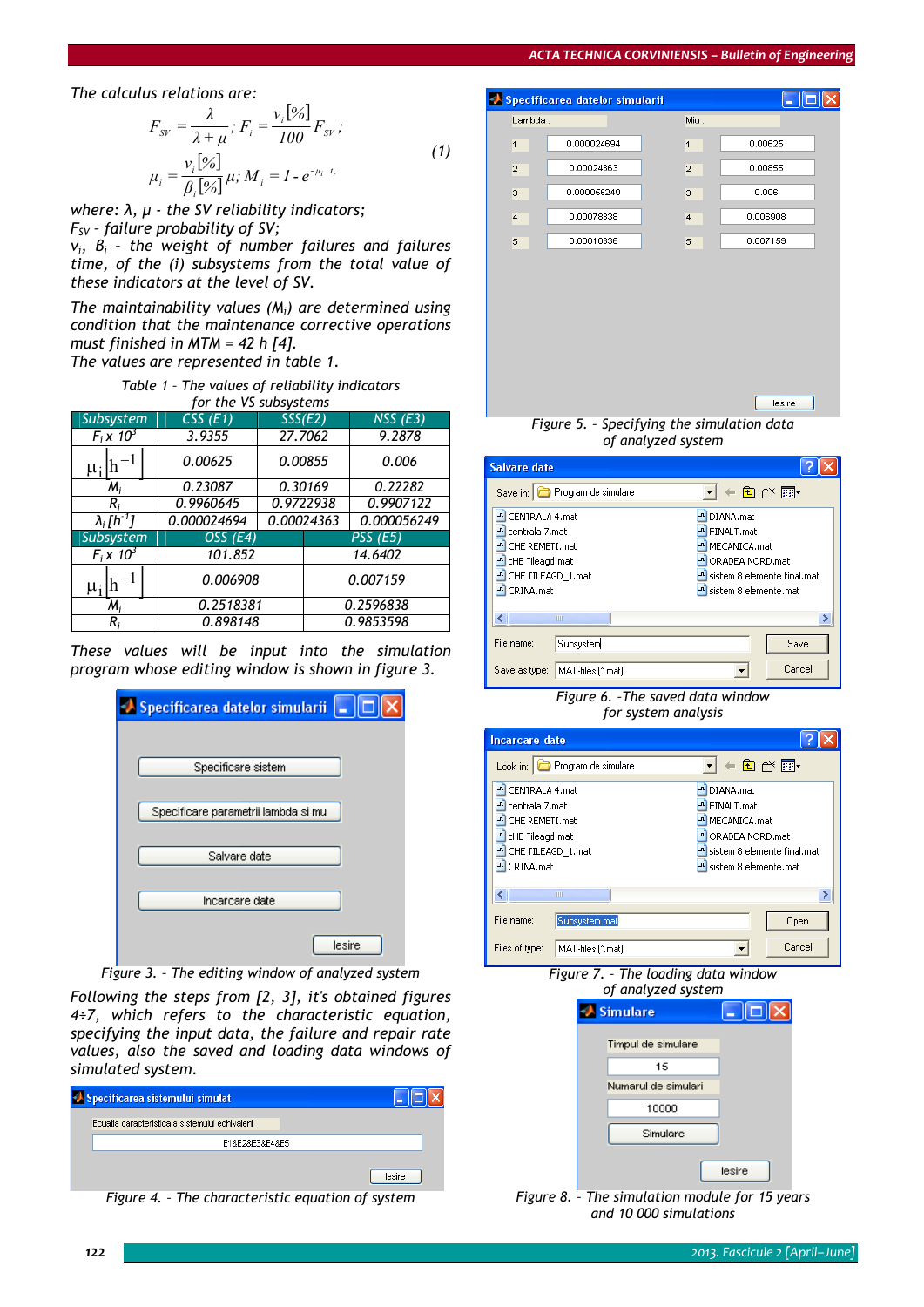*Figure 8 shows how to display the results for 15 years of analysis and 10.000 simulations, so that in figure 9 is presented the simulation results display window.* 

| <b>Rezultate simulare</b>                         |                                                             |  |
|---------------------------------------------------|-------------------------------------------------------------|--|
| Perioada de simulare T_A :15 ani.                 |                                                             |  |
|                                                   | Durata de functionare/an (alfa) : 7453.3483 ore.            |  |
|                                                   | Durata de functionare pe perioada T_A :111800.2246 ore.     |  |
| Durata de nefunctionare/an (beta) :1306.6517 ore. |                                                             |  |
|                                                   | Durata de nefunctionare pe perioada T A :19599.7754 ore.    |  |
|                                                   | Numar de intreruperi/an [niu] : 8.9048 intreruperi.         |  |
|                                                   | Numar de intreruperi pe perioada T A :133.5714 intreruperi. |  |
| MTBF                                              | :837.0072                                                   |  |
| <b>MTM</b>                                        | :146.7363                                                   |  |
| Lambda sistem                                     | :0.0011947                                                  |  |
| Miu sistem                                        | :0.0068149                                                  |  |
| R sistem                                          | :0.85084                                                    |  |
| <b>F</b> sistem                                   | :0.14916                                                    |  |
| Salvare rez.                                      |                                                             |  |

*Figure 9. - The simulation results display window*



*Figure 10. - The window display module of operating diagram for analysis system* 



*of analyzed system for 15 years* 

*Figure 10 shows the display module of operating diagrams and diagram in figure 11, 12 presents the corresponding data input module. It is noted the existence of defects over time at both component and system level. This and the simulation results are due to the elements in series of analyzed system.* 



*To be convinced of the usefulness and accuracy of the reliability simulation program will be a comparison of the results obtained by simulation and those obtained by analytical calculus - DEF method - [4,5], on reliability.* 

The analytical calculus of system reliability is R<sub>sis</sub> = *0.849132, comparable to that obtained in the simulation, which was: Rsis = 0.85084.* 

*Must be made clear that the simulation results are influenced by the system evolution in time, taking into account the defects that occur during the analysis. It is observed that defects are the most common at element 4 which has the lowest reliability. Frequent defects of 4 element, serially connected to the other element, leading to overall system failure, so to decrease system reliability.*

*It is found that the differences that arise in calculating the reliability by Monte Carlo and analytical methods are very small, which gives the judge that Monte Carlo simulation method can be applied in reliability analysis of hydraulic equipment. CONCLUSIONS* 

- *1. In the reliability analysis will consider the spherical valve (VS) as a complex system consists of five subsystems connected in series.*
- *2. For complex systems, the program presented in [2] and run for VS is considered very effective, allowing reliability calculus, drawing of operating diagrams for all elements and system in record time.*
- *3. The assessments made by this program are accurate, these results derived comparing the reliability by Monte Carlo simulation, or directly through DEF.*